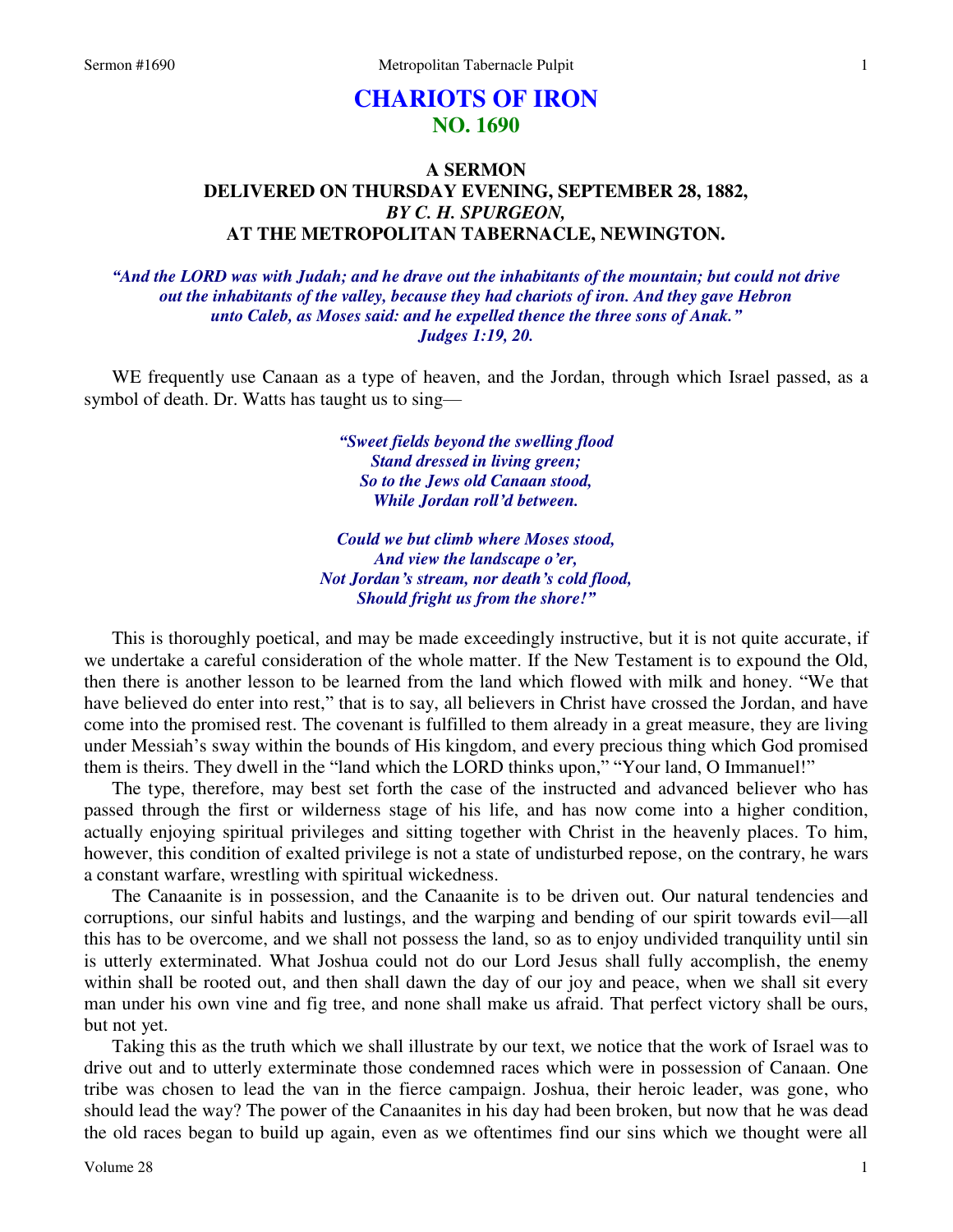dead suddenly finding fresh courage, and attempting to set up their empire once more. Then Israel went to God and inquired, "Who shall go up for us against the Canaanites first, to fight against them? And the Lord said, Judah shall go up: behold, I have delivered the land into his hand."

 The tribe of Judah, then, was commissioned to lead the way, and we see three things in its conduct of the enterprise. First, *the Lord's power was trusted and magnified,* for "the LORD was with Judah, and Judah drove out the inhabitants of the mountain." Secondly, by this very tribe, this right royal tribe, *the Lord's power was distrusted, and therefore restrained,* for "Judah could not drive out the inhabitants of the valley, because they had chariots of iron." Yet, as if to rebuke them, they had a singular incident set before them for the vindication of God's power, and of that we read in the twentieth verse. Caleb, that grand old man, who still lived on, the sole survivor of all who came out of Egypt, had obtained Hebron as his portion, and he went up in his old age, when his bones were sore and set, and slew the three sons of Anak, even three mighty giants, and took possession of their city. In this way *the Lord's power was trusted and vindicated* from the slur which Judah had brought upon it.

**I.** Let us think upon our first head, which is, that by the tribe of Judah THE LORD'S POWER WAS TRUSTED AND MAGNIFIED. "The LORD was with Judah." Oh that the Holy Ghost may be with us!

 The people had wisely consulted their God, and it fell to Judah's lot, by divine appointment, to lead the van. In that work the tribe prospered. Read the chapter when you are at home, and you will observe a series of *great victories*. "Judah went up; and the LORD delivered the Canaanites and the Perizzites into their hand: and they slew of them in Bezek ten thousand men. And they found Adoni-bezek in Bezek: and they fought against him, and they slew the Canaanites and the Perizzites. But Adonibezek fled; and they pursued after him, and caught him, and cut off his thumbs and his great toes. And Adoni-bezek said, threescore and ten kings, having their thumbs and their great toes cut off, gathered their meat under my table: as I have done, so God has requited me."

 Thus they overcame the monarch who had domineered over the land, and had been a terror to all the little kings. Next, the tribe attacked Jerusalem, and Hebron, and Debir, and Hormah. Soon afterwards they fell upon the Philistines, who were men of war, and they took Gaza, Askelon, and Ekron with the coasts thereof. The Lord God in this way had proved to Judah, and to all Israel, what He could do, and it would have been wise on their part to have put unlimited trust in Him, then had they gone forward conquering and to conquer.

 Has not the Lord done the same with those of us who have believed in Him? What has your experience been, my brothers? I speak not to men of the world, nor to those who have just begun the divine life, but I speak to those of you who have experience of the things of God, and who have lived the life of faith for years. Has not God revealed His power in you? Do you not possess infallible proofs of it which you would scarcely like to tell, for they are as secret as they are sacred? Though you would never mention them in a mixed audience, lest you should cast your pearls where they would not be appreciated, yet they are laid up in your memories in the form of remarkable deliverances, special comforts, and singular mercies, for which to this day you cannot account upon any other theory than that the Lord God omnipotent put forth His hands and especially helped you in your hour of need. Do not forget these things. If the Lord's power be proved to your own soul by God Himself, then it is proved indeed.

 I care very little for those evidences of the existence of a God which are fashioned for us by learned men—the *a priori* argument, the argument from analogy, and all the rest. I have seen an end to them in my own doubts and fears. The most convincing evidence is found in another kind of reasoning, such as that which conquers all doubt by actual experience. When God has come to our soul, and drawn nigh to us in the hour of our distress, we have needed no further argument. When He has said, "Peace," to our troubled spirit, and stilled its raging, then we have received conclusive evidence of His power.

 When He has lifted us up into ecstasy, and filled us with joy unspeakable and full of glory, we have laid up these evidences in our record house, and our assurance has grown doubly sure. If we have not tied a bit of red tape round these briefs, and hidden them away in our pigeon holes, we have taken better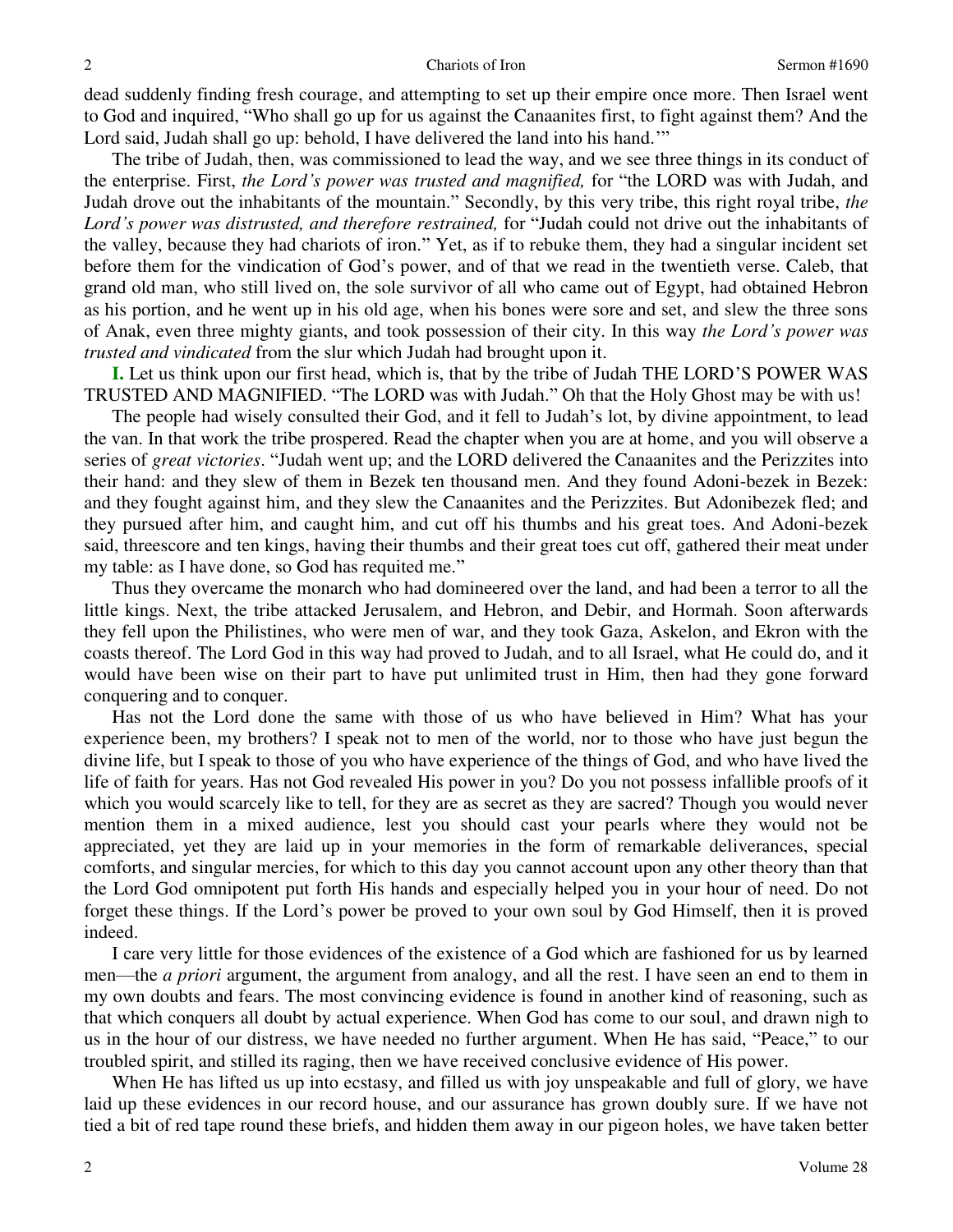### Sermon #1690 Chariots of Iron 3

care of them than that, for we have locked them up in the inner chambers of our heart. Mary pondered these things in her heart, and we have done the same. God's goodness was thus proved to Judah, even as it has been to many of us in our degree, proven as clearly as if it had been worked out mathematically, like a problem in Euclid.

 But the Lord had also proved His power to Judah in *numerous victories*. The victories which He gave to them were singular and remarkable, even when not miraculous, and there were many of them. They had gone from city to city, and smitten all their foes. It seemed as if God had said to Judah, as He said to Joshua, "No man shall be able to stand against you all the days of your life."

 Now, repeated facts go to strengthen the inference drawn from former facts. According to the best practical philosophy, which is the inductive, you note a fact, and then the inference from it is probable, you note another fact, and the inference is more probable. You get six, seven, eight, ten, twenty similar facts, and your deduction becomes more and more nearly certain. But when these facts come thick as hailstones, when they become as many as the drops of dew, or the beams of light, then the inference may be regarded as absolutely sure. When your life is crowded with displays of God's power, with you, for you, and in you, then that power cannot be doubted.

 It is impossible to argue a Christian out of the grounds of his faith when he has had long dealings with God. There! You cavilers may boast that you can disprove a doctrine, if you like. I care nothing for your sophisms. You cannot disprove it to me. You can carp against the Old Testament or the New, if you like. I am sorry for you, for it is all clear enough to me, but I am not going to get into a great heat over it in order to combat you. It is not so very important what you prove, or do not prove, about the Books, because the matter of fact still remains untouched.

 Those of us who have lived in the light of God's countenance, and have spoken with Him as a man speaks with his friend, and have had replies from Him, not once, nor twice, nor in years gone by alone, but daily and continually, we, I say, are not to be moved from our belief. We have another life into which a stranger can not intrude, and a converse with God which seems ridiculous only to those who never knew it, for it is sublime as sublimity itself, to those who every day enjoy it, and having such a life, it furnishes us with evidence which does not go to be debated, we believe, and are sure.

 Disprove our sanity, and you have done something, only let me tell you that even then we shall remain sane enough to hold to what we do hold, and shall not be so mad as to join the infidel ranks. We are satisfied to be fools if to be fools means to see God. We are satisfied to know nothing about the "culture" and the "thought" of this grand century, if that involves being far off from the Eternal Lord, and ceasing to see His hand in nature, in providence and in grace. We are content if we may but know Him, whom to know is eternal life.

 Beloved brethren, I may say of many here present that God has proven His power and goodness to you by such overwhelming proofs that doubt, in your case, would be a grievous piece of folly and sin. God had especially favored Judah with remarkable assistance in what I may call, *"brotherly action."* "Judah said unto Simeon his brother, Come up with me into my lot, that we may fight against the Canaanites; and I likewise will go with you into your lot. So Simeon went with Him." (See verse 3). In communion with each other these tribes had further proof of God's power, for He gave them the necks of their enemies.

 We also can narrate wonderful displays of God's power and grace when we have had fellowship one with another in holy service. Our choicest experiences have been enjoyed in Christian society. When the disciples were met together, the doors being shut, then Jesus came into the midst of them, and said unto them, "Peace be unto you." The Lord is gracious to us when we are having sympathy with His poor and struggling people, and entering into a mutual covenant that we will stand by each other and help each other in the midst of on ungodly world. The Lord is pleased with brotherly love, and there He commands the blessing to rest as the dews on Herman. If I could forget the major part of my own personal experience at home, yet I can never forget the heavenly seasons spent in the Tabernacle with my beloved ones.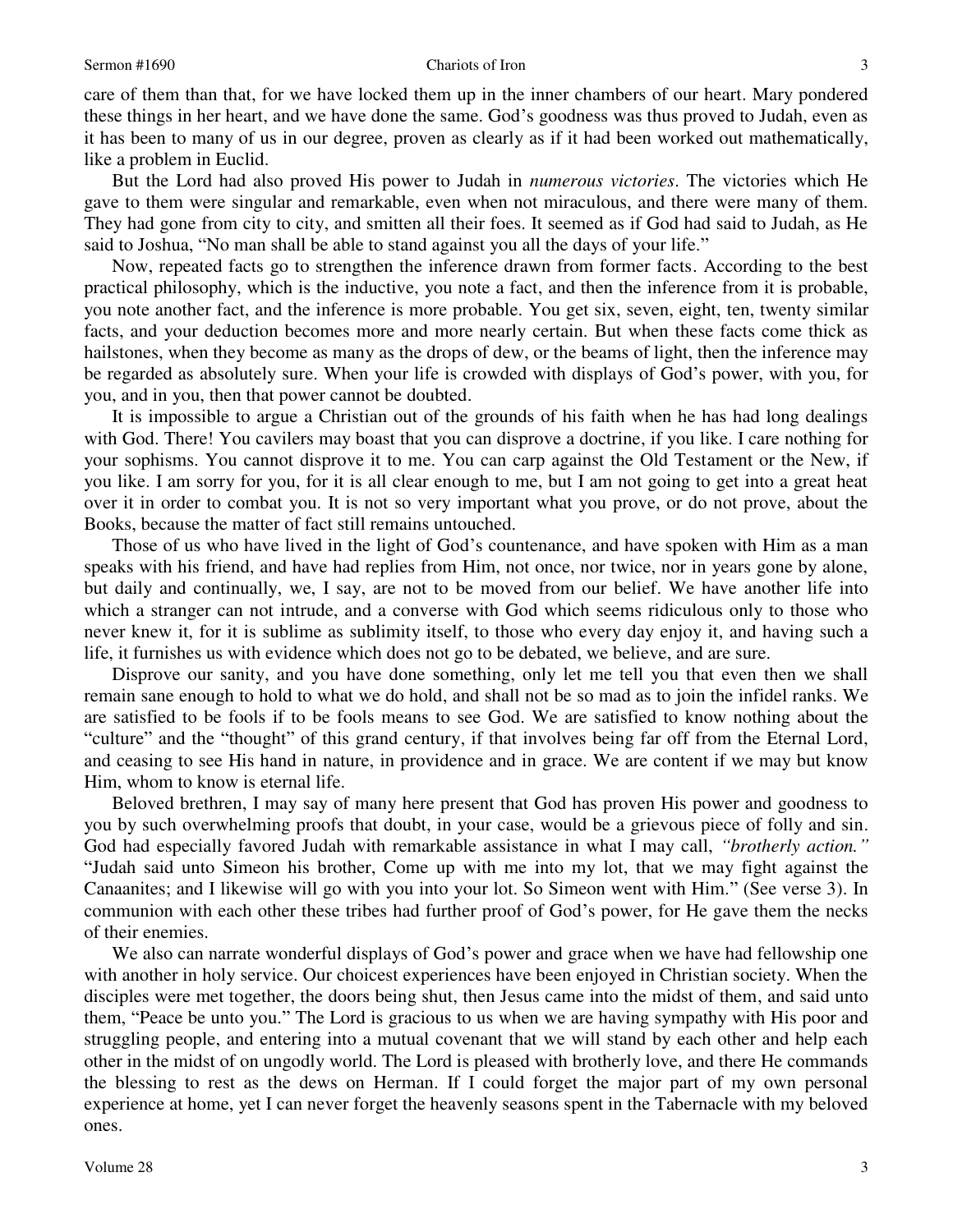In the prayer meetings, have not our hearts burned within us? At the banqueting table of celestial love, at the Lord's Supper, to which we delight to come every Lord's-day, have we not attained a nether heaven? Have we not passed into the vestibule of God's own house in glory, and felt that it needed scarce the rending of the thinnest piece of tissue to let us actually stand in the unveiled presence of God?

 Yes, God has been with us, and then we have had proofs enough of His power and love. When together we have gone forth to battle, to struggle against the sin of the age, to bear testimony for neglected truth, to bring our wandering brethren back, or to reclaim fallen sisters to the faith of Jesus, have we not obtained in that fraternal action grand proofs of the Master's power to bless and save? I know that we have. There let it stand, and let it witness against us if we in the future yield to unbelief.

 Yet further, brethren, it so happened that to Judah God gave great proofs of His presence and power by raising up, here and there, a man in their midst who performed *heroic deeds*. I will not speak of Caleb, for you will tell me, "Ah, he was an old, old man, and belonged to another generation. He was just going off the scene, we do not wonder that he did great things." Ay, but he had a nephew, one Othniel, a young man as yet unmarried, and when Caleb said, "He that smites Kirjath-sepher, and takes it, to him will I give Achsah my daughter to wife," His nephew Othniel was the man for the city and the bride.

 The young hero stood forward, and went up to the fortress, and took the city, and passed it over to his uncle's hands, and received the promised reward. Oh yes, and we have seen raised up—and shall see it more and more—young heroes who have been self-denying, self-distrustful, inconsiderate of themselves, who have been willing for Christ's sake to be anything or nothing, and God has been with them, and the power of the Most High has rested upon them. Has not unbelief been rebuked when we have been compelled to say, "Instead of the fathers shall be the children, whom you may make princes in all the earth"? This has been a blessed token of God's presence and power.

 I know how it is with those who have been long in the church, they wonder what is to become of it when the old folks die. "When the pastor is gone, what shall we do, then?" Wait till it happens, brothers, wait till it happens, and then you shall see that He who could find one servant can find another. The Lord was never short of instruments yet, and He never will be. You and I, you know, if we wear out one tool, must wait till we send to the shop for a second, but the Lord grows new tools out of old ones. New springs are born out of the decays of the old year's autumn. I have seen a young tree growing out of the roots of the old one and fresh leaves unfold where those of last year had once been.

 In our advancing years we become better recruiting sergeants, and so enlist our own successors. You who are now getting grey once wondered what would become of the cause of God when the guide of your youth fell asleep in Jesus, but the immortal cause has survived the death of the standard-bearer. We never hear of that good man now, indeed, he does not seem to have been so important as you thought. God will find messengers as long as He has errands.

 When certain of us have gone home, you young people will be leading in our stead, and you will say, "I recollect the old gentleman. We valued his ministry, and we could not think what we should do without him, but we have done a deal better without him than ever we did with him, for God in His infinite mercy has raised up a worthy successor." Therefore be of good courage, and let what you have seen as to the past be to you a prophecy of God's goodness in the future. Caleb shall be gathered to his fathers, but Othniel shall follow him, who shall be as brave as he.

 The reason why the men of Judah were successful was because they had *full confidence in God*. Up to a certain point Judah relied upon God. JEHOVAH had bidden them to lead the way, and they led the way. He had conducted them from city to city, and they went, not doubting that God would be with them, and so success attended them, for they leaned upon the Lord. Thus shall it be with us, for it is written—"According to your faith be it unto you." The Lord will not fall short of the measure, let us not make the measure short.

 Yet this is where we too frequently fail, for our faith is such a poor piece of business. We scarcely trust God as well as we trust a generous man, and when God does a great thing for His people they say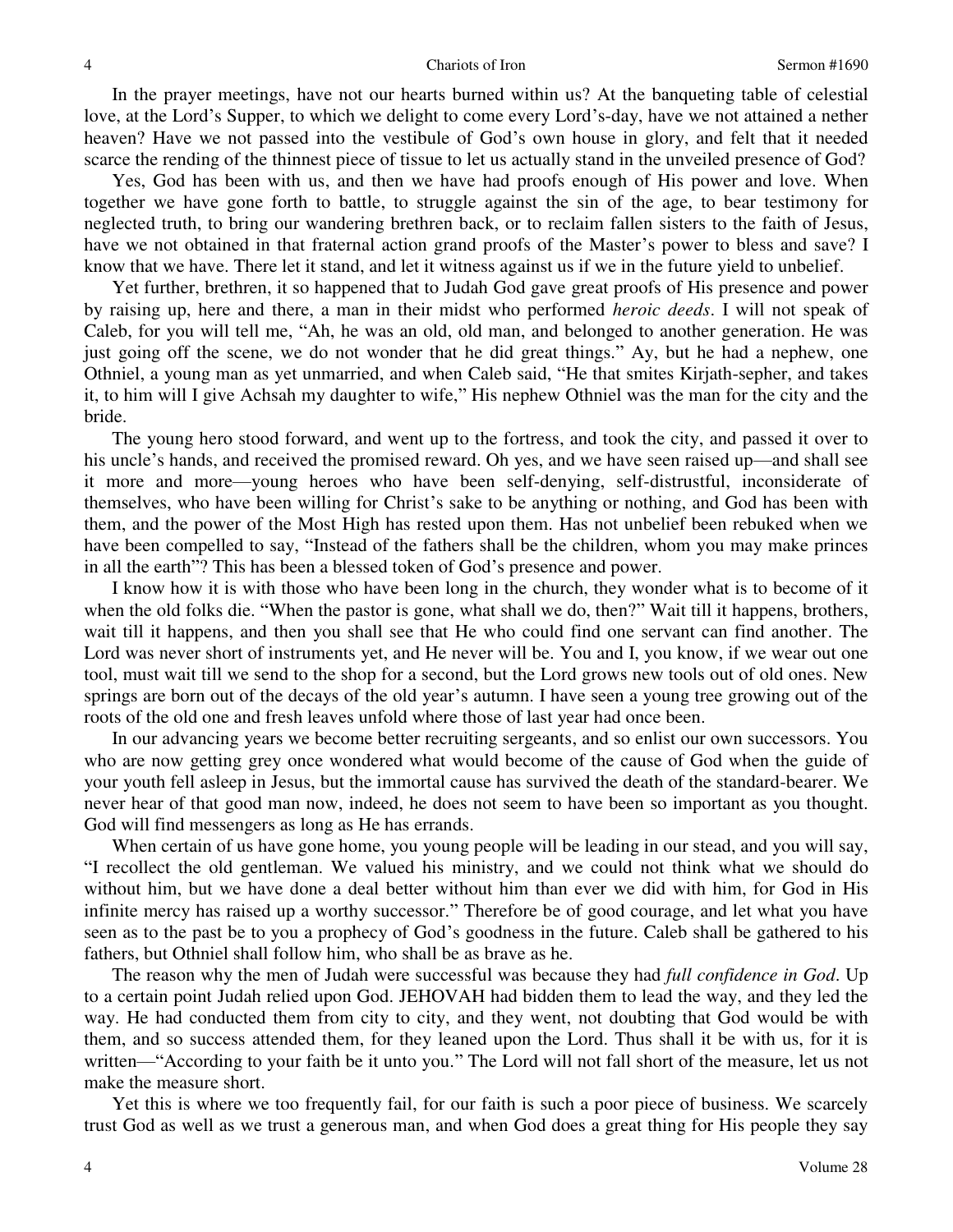#### Sermon #1690 Sermon #1690 Sermon #1690 Sermon #1690 Sermon #1690 S

one to another, "Is it not surprising? Is it not wonderful?" Many are amazed that God should keep His word, so that, when He answers prayer, they exclaim, "What a marvelous thing!" Is it, then, a marvel for God to be true? for God to keep His promise? I grant you that there is a side of it which forever must be marvelous, but still I fear that with the allowable marvel, there is often mixed such a degree of unbelief that the wonderment is not so much of admiring gratitude as astonished unbelief.

 For God to hear prayer is as natural as for a cause to produce an effect. There is as much, and as certain, and as infallible a connection between prayer that is wrought in us by the Holy Ghost and the result of that prayer as there is between force in the steam engine and the motion of the train. Instead of the power of prayer being a mere fiction, it is the most practical and certain of all the forces that are extant this side of the eternal throne. God works more by prayer than by anything else, and if we would but enlarge the channel through which His mighty power would flow, by having more faith and more confidence in prayer, we should see greater things than these.

**II.** Now I come to the painful but important subject of THE LORD'S POWER RESTRAINED BECAUSE DISTRUSTED.

 The men of Judah could drive out the inhabitants of the mountain, but they could not drive out the inhabitants of the valley, because they had chariots of iron. Some of our more flippant infidels have asserted that this verse says that *the Lord* could not drive out the inhabitants of the valley, yet the antecedent is not God at all, but Judah. It is Judah that could not drive them out. "Well," say they, "but God was with Judah, and they did drive out the people of the mountain, why could they not drive out the people of the plain by the same power?" This is the hinge of the matter.

 They did not conquer the men of the iron chariots, because God in that business was not with them. As far as their faith went, so far God kept touch with them, and they could do anything and everything, but when they despondingly thought that they could not drive out the inhabitants of the wide valleys then they utterly failed. They were afraid because of the chariots, which had poles between the horses armed with lances which cut their way through the crowd, and the axles of the wheels were fitted with great scythes, these inventions were novel, and caused a panic, and therefore the men of Judah lost their faith in God, and so became weak and cowardly. They said, "It is of no use, we cannot meet these terrible machines," and therefore they did not pray, or make an attempt to meet the foe.

 They could not drive out the people. Of course they could not. If they had exhibited the same faith about the chariots of iron as about the hill men, the chariots of iron would have been no better than chariots of straw, for the Lord "breaks the bow, and cuts the spear in sunder, and burns the chariot in the fire." If they had believed in God, and gone forth in His name, the horses would soon have fled, as indeed they did when God gave His people faith. When Barak led the way with Deborah, then they smote Jabin, who had nine hundred chariots of iron. They fled, they fled, they hastened away, for the Lord was with Barak, and gave them up to him as chaff to the whirlwind. God would have been with Judah if Judah had displayed faith, but having no faith, they could not rout the chariots of iron.

 Their faith was imperfect. *They retained too much confidence in themselves,* mark that, for if their confidence had been in God alone, these chariots of iron would have been ciphers in the calculation. If God has to give the victory, then chariots of iron or chariots of fire are no item at all against an omnipotent God. They evidently thought that there was somewhat in themselves, for their power went as far as smiting the men of the hills, but not so far as attacking the cavalry in the open plain where there was room for them to rush to and fro.

 Now, that is your weakness and mine. We tacitly imply that God can help us up to a certain point. Does not that mean that we can help ourselves after that point? Being interpreted, the belief conceals a measure of self-trust, and the next akin to self-trust is distrust. If you have passed out of yourself, where have you entered now? Into the infinite. The man who has reached the infinite needs not to reckon any longer. It was of no use for Noah to keep a log of his vessel when there remained no shore, when it was all sea, it did not matter to him where he drifted. And so when you once get right away from self there are no limits. God is unbounded, therefore trust Him without stint. Act like Samson, the strong because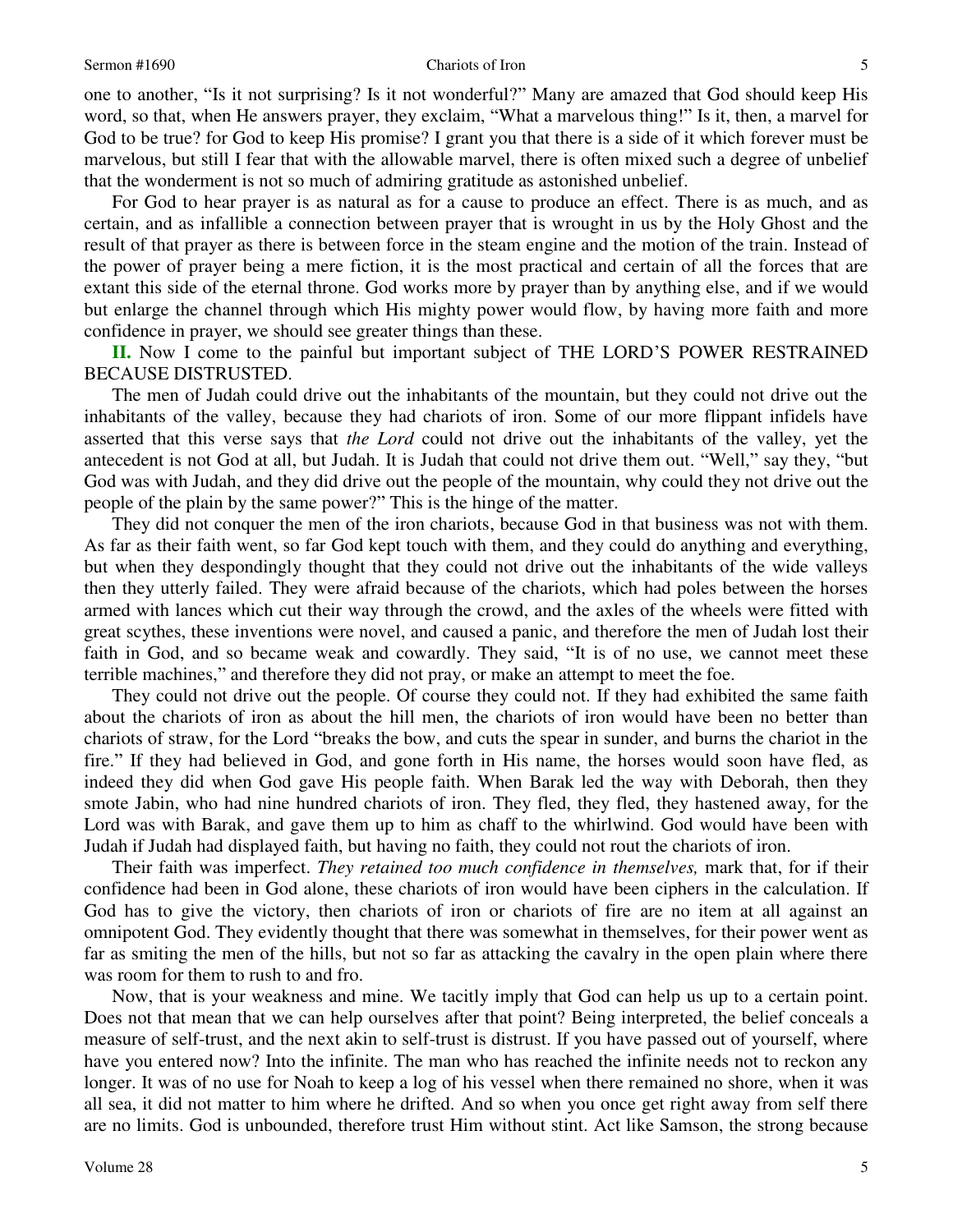the childlike, hero. If there is a Philistine to meet, he is ready for him. There are two of them, he is quite ready for both. There are twenty of them, it makes no difference. A thousand of them are before him. All right, there are only the more for the hero to kill, for he will slay every mother's son of them, and pile up their carcasses heaps upon heaps. Numbers do not matter. "But, Samson, if you are to do this deed, you must wield a good Damascus blade." "Yes," says he, "if *I* am to do it, of course I must, but if the Lord is to do it, the jawbone of an ass will suffice." It made no difference to him when he had thrown himself simply and nakedly upon God, whether foes were few or many, whether weapons were fit or feeble.

 Herein is the failure of our faith, if it rests not in God's bare arm. See this round world, how steadily it turns! how smoothly it moves along in its predestinated course! Why? Because God has hung it upon nothing, and God's own will directs it. Suppose it were hung on a chain, would it be any the more secure? The strength of the chain would come from God, so it is better to have the power without the chain. Though a saint is sustained by nothing but the power of God, all the devils in hell cannot stir him. The bare arm of God is the source of all power.

 Next, the imperfection of their faith lay in this, as it may do in yours, my brethren—that *they believed one promise of God and did not believe another.* There is a kind of faith which is strong in one direction, but utter weakness if tried in other ways. It is curious that persons generally pick out the easiest promises to believe, while those which are greater, and therefore are the more godlike, they cannot believe. Judah believed in smiting the hill men, because he thought such warfare easy, but as to overcoming the cavalry with their chariots of iron, that was difficult, and so he did not believe up to that mark. Beware of being pickers and choosers of God's promises.

 You who are traders know that customers will turn all your stock over, and keep on picking over packet after packet, and never buy anything at the end. Does this please you? When people pick the promises over they say—"That one? No, I cannot receive that." When they do believe a promise, it is the smallest in the book. Oh! for a faith that takes the promises in the bulk, and knows nothing of choosing or refusing. Whatsoever God has promised He is able also to perform, and if the promise be but suitable to my case, I am to grasp it and expect to see it fulfilled. Some believe God at one time and not at another. Do you not find that you believe the Lord a good deal on Thursday nights after a sermon? How about Friday night? Ah! that is rather different. I have known friends who are wonderful believers on Sunday. They go home singing—

> *"Let the earth's old pillars shake And all the wheels of nature break; Our steady souls shall fear no more Than solid rocks when billows roar."*

 You make a bad debt on Monday, how do you feel about it? Not quite so much like a pillar, I daresay, but rather more like the thistledown that is blown with the wind. Much faith is temporary. It is not unlike the faith mentioned in Aesop's fable when the stag stood looking into the water at his branching antlers, and tossing his head with defiance. "Why," said he, "am I afraid of the hounds? A dog, come near me? Impossible! If the hound does but see my horns he will fear death. I shall rip him up or dash him to pieces. I will let the pack see what I am made of." Just then there was heard a bark, and away went the stag like lightning, as terrified as ever.

 How like us. We appear to be so grandly strong, so quietly believing, yet the first trouble that comes scatters our courage. That is the reason why Judah could not drive out the dwellers in the plain, he heard the rushing of those chariots of iron, and his heart failed him.

 There was a further reason for failure arising out of this imperfection of their faith, they could not conquer the chariots of iron, because, first, *they did not try*. The Hebrew does not say that they *could not* drive them out. What the Hebrew says is that they *did not* drive them out. Some things we cannot do because we never make the attempt. I wish we had among Christian workers the spirit of the Suffolk lad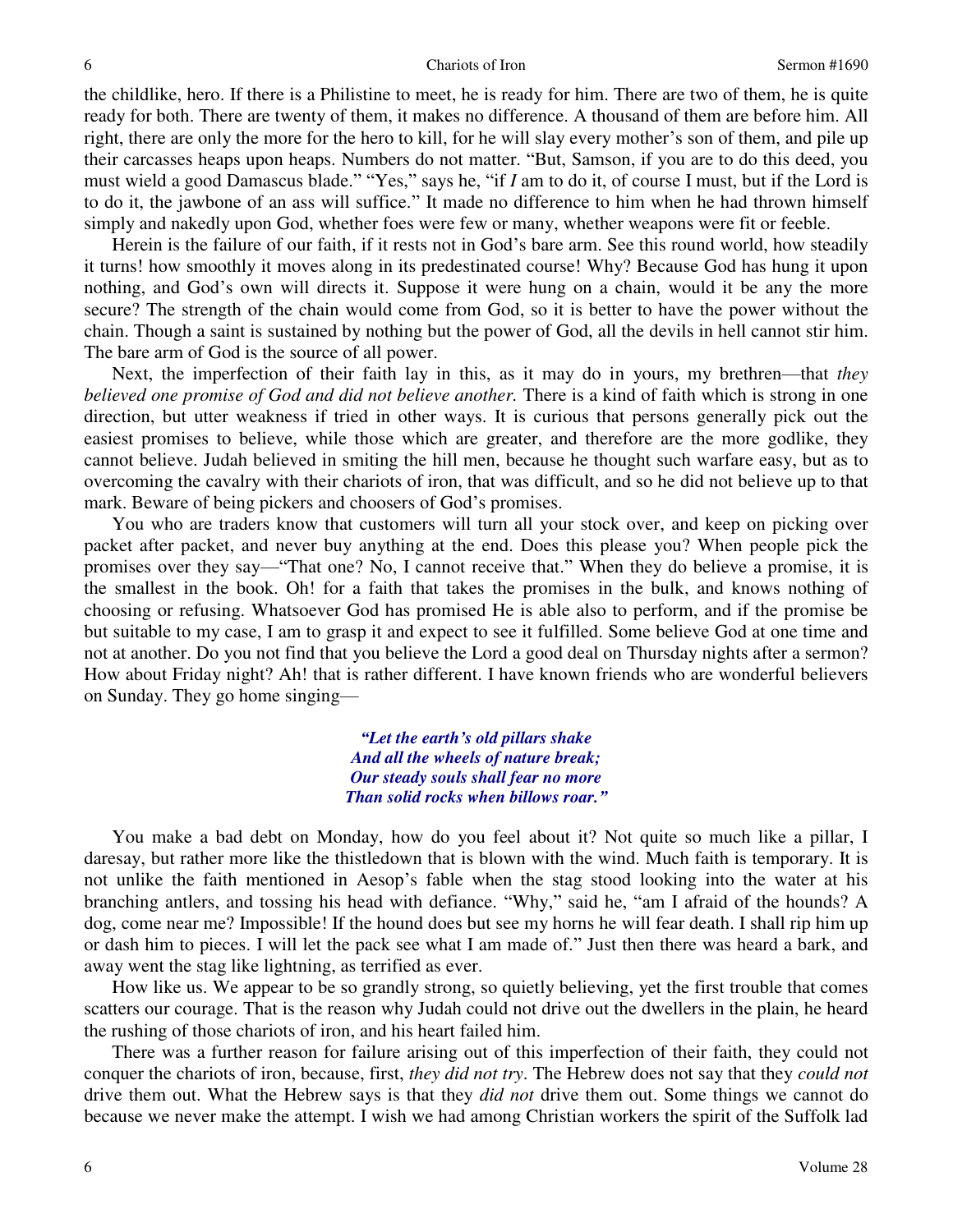#### Sermon #1690 **Chariots of Iron** 7

who was brought up in court to be examined by an overbearing lawyer. The lawyer roughly said to him, "Hodge, can you read Greek?" "I don't know, sir," said he. "Well, fetch a Greek book," said the lawyer, and showing the lad a passage he said to him, "Can you read that?" "No." "Then why did you not say that you could not?" "Because I never say I cannot do a thing till I have tried it." If that spirit were in Christian people we should achieve great things, but we set down such and such a thing as manifestly beyond our power, and silently, we whisper to ourselves, "therefore beyond God's power," and so we leave it alone. No chariots of iron will be driven out if we dare not make the attempt.

 Next, I suspect that they did not drive them out because *they were idle*. If cavalry were to be dealt with, Judah must bestir himself. If chariots of iron were to be defeated, they must enter upon an arduous campaign, and so, taking counsel of their fears and their idleness, they said, "Let us not venture on the conflict." There are many things that Christ's church is unable to do because it is too lazy. "What," say you, "Do you call us lazy?" No, brethren, I will not do anything of the sort. If any of you should happen to call yourselves so it will spare me the trouble. I am afraid that I should have to upbraid certain ministers for being indolent in God's work, and I fear that many others of God's servants are none too diligent. Idleness refuses to sound the trumpet for the battle, and the fight never comes on, and therefore the enemy is not driven out.

 Then, again, they were not at all anxious to meet the men who manned those chariots, for *they were afraid.* These men of Judah were cowards in the presence of chariots of iron, and what can a coward do? He is great at running away. They say that he "may live to fight another day." Not he, he will live, but he will not live to fight, depend upon it, any more another day than he does today. His heart is in his heels, and he will show his foeman his back whenever the fight is hot. We must cry mightily to God to deliver us from cowardice, and then we shall accomplish what we now think impossible.

 Dear friends, *there was no excuse for this* on the part of Judah, as there is really no excuse for us when we think any part of God's work to be too difficult for us—for, recollect, there was *a special promise* made about this very case. Kindly look at the twentieth chapter of the Book of Deuteronomy, at the first verse, and you will see how the Lord says, "When you go out to battle against your enemies, and see horses, and chariots, be not afraid of them, for the Lord your God is with you." If there be a special promise made to meet an emergency, who are we that we should be cast down by the difficulty?

 Besides that, they received *a special commission*. Read the second verse of the chapter from which our text is taken—"The Lord said, Judah shall go up: behold, I have delivered the land into his hand." Iron chariots or no chariots, God had delivered the country into their hand. Besides that, their God had done greater deeds than this, He had divided the Red Sea, and drowned the army of Egypt, He had divided the Jordan into halves and led His people through the river dry shod, and He had made the walls of Jericho to fall flat to the ground. Why then was He distrusted because of those wretched chariots of iron?

 Come, then, brothers and sisters, have you got into a cleft stick in the matter of your personal affairs, and are you saying tonight, "I cannot pray about it, I cannot trust God about it"? Is that right? Look your Bibles up, and see whether there be not a promise exactly suited to your singular condition. Look back upon your own experience and see whether God has not done already for you and others of His people a greater thing than your present trial requires. Why will you say that you cannot drive out the chariots of iron? Be of good courage, and go forward. God is able to deliver you, therefore fear not. He will supply your need, be not dismayed.

 Perhaps some holy work for God is your difficulty. You have done something already for which you praise God, and now a new work is laid at your door, of which you say, "No, I cannot undertake it, I do not feel at all equal to it." What! Not if the Almighty Lord has said, "I will be with you"? Do you answer, "I could do almost anything, but not that"? Are you sure, my brother, that you could do almost anything? Do you not think that, if another task were set before you, it would be equally hard to you? If God commands, is it right to reason why, or even to ask a question?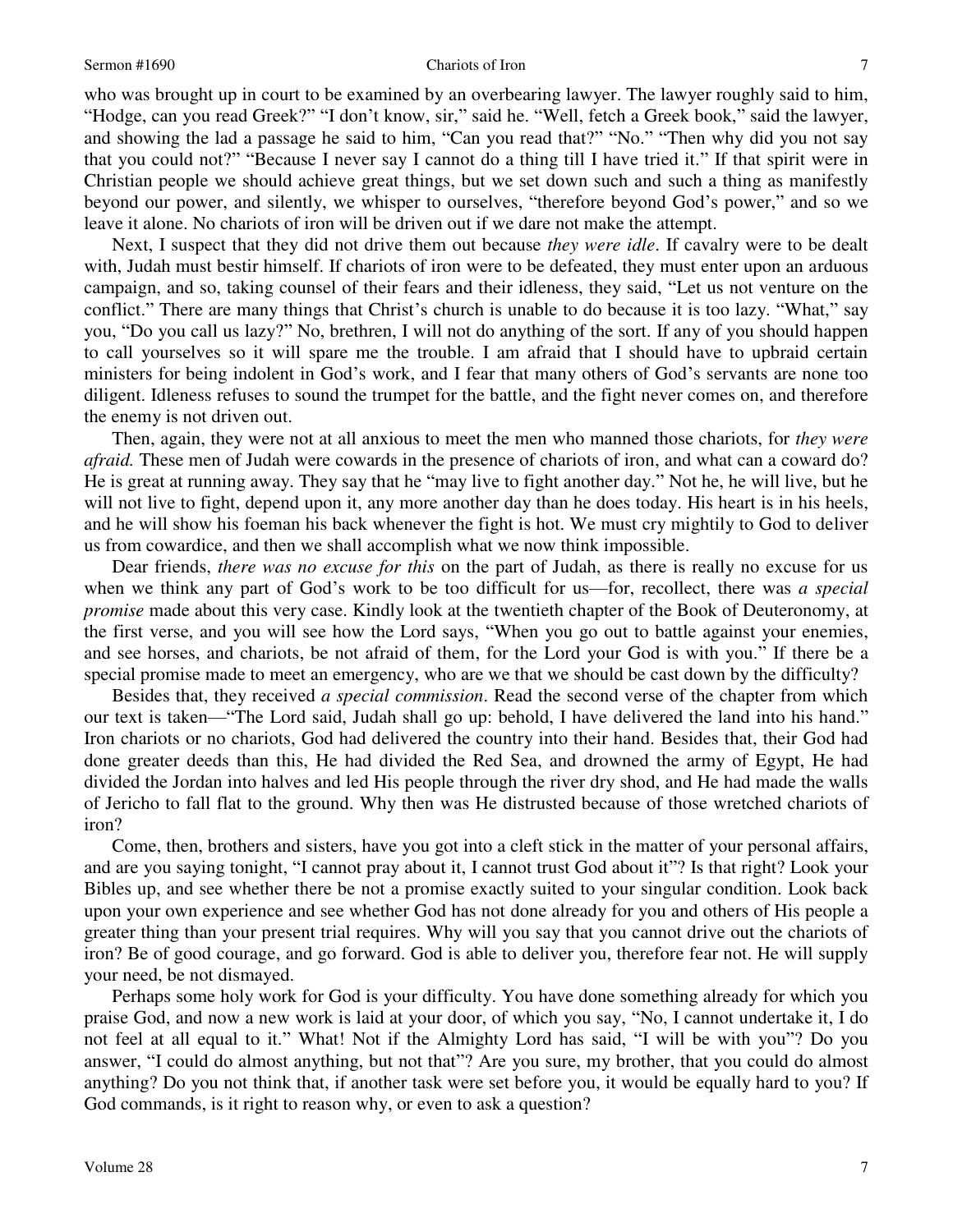Let us get at the work, my brethren, and the greater the danger, the greater the labor, the greater the difficulty, so much the more fully let us cast ourselves upon our God, and give to Him the glory of the deed when the work is done. You know not what you can do, you are omnipotent if girt about with God's omnipotence, you are wise if God teaches you, strong if God upholds you. The capacities which lie within a man are greater than he knows, and the capacities with which God can endow a man are greater than he dreams. Therefore forward, in the name of the Most High!

 An unconverted person is here who has been thinking of coming to Christ, but he says, "I cannot give up all my sins. One of them I must retain, all the rest I can leave, but that one is invincible, for it has chariots of iron. I cannot drive it out," That sin must die, or you will perish by it. Depend upon it, that sin which you would save from slaughter will slaughter you. "But I am in such a strange connection, and there are so many peculiar circumstances about my case." Yes, I know, peculiar circumstances surround all men that go to hell, but they do not quench the fire for them.

 "But, sir, we must live." Must you? I see no necessity for that in my own case. I know that I must serve God, but whether I live or not is a secondary matter. It is infinitely better that we should die than do wrong. This necessity of living is not quite so clear as people suppose. Why must you live? The martyrs did not. They felt that they must testify for Christ and His truth, and they gloried to die rather than to do anything that was wrong. You will not perhaps be brought to that, but you ought to be ready for it.

 Do not be in such a fever about this poor life. Is not the soul better than the body? "Yes, sir, but I cannot explain my difficulty." No, and do not try. Turn the sin out. That is the only thing to do with it, and the more you love it, the more speedily should you turn it out, for it evidently lies near your heart, where it can do you great mischief. "Well, it is not one of the grosser sins." No, it is one of those respectable sins which are so hard to get rid of. You must drive it out.

 I notice that if anybody picks my pocket it is sure to be a respectable-looking person. If a man is a rogue he is sure to look like an honest man, to lead people to trust him. Sin must be driven out, even though it is a chariot of iron. Certain Christians make up their minds that certain sins must be tolerated in their cases. I know one who has constitutionally a fiery temper, and so, whenever he gets into a towering passion, he cries, "I cannot help it, I am so constituted." Instead of weeping before God, and vowing, "I will master this passion, God is omnipotent, and He can make my temper a reasonable one"—instead of that, he says that everything else can be conquered in him, but not this sin, for it is constitutional.

 So have I also known persons to be miserly and mean. The grace of God has done everything for them except make them give away a shilling, and they suppose that they are to go to heaven with their covetous nature, as if the Lord would let such people in there. Selfishness is put down by them as being one of the sins that have chariots of iron, which they cannot overcome. "You know that we all have our besetments," says one. What do you mean by that? Some sin that you often fall into? Do you call that a besetting sin? If I was to walk tonight across Clapham Common, and half-a-dozen men stopped me, I should say that I was beset, but if at an appointed place a party met me regularly, I should not say that I was beset. And so, the sin which a man often indulges in is not his besetting sin, it is his favorite sin, a sin that will be his ruin.

 A besetting sin is one which forces itself upon a man, and ere he can be on his guard it seizes him by the throat and throws him down. We must be watchful, so that the next time the temptation comes we may escape from it. Let us make war on the evil, and say, "It is of no use you attacking me, I will attack and overcome *you* by faith in Jesus Christ." The fact is, brothers and sisters, we must tolerate no sin in ourselves, if we make excuses for it in our brethren, well and good, but let us never make or accept an excuse for ourselves.

 Sin in us is ten times worse sin than in others. If an unconverted man sins it is bad enough, but when a man has tasted of the good word of grace, and has leaned his head on Christ's bosom, and then falls into sin, what excuse can be offered for him? None. Let us weep tears of blood because we thus offend.